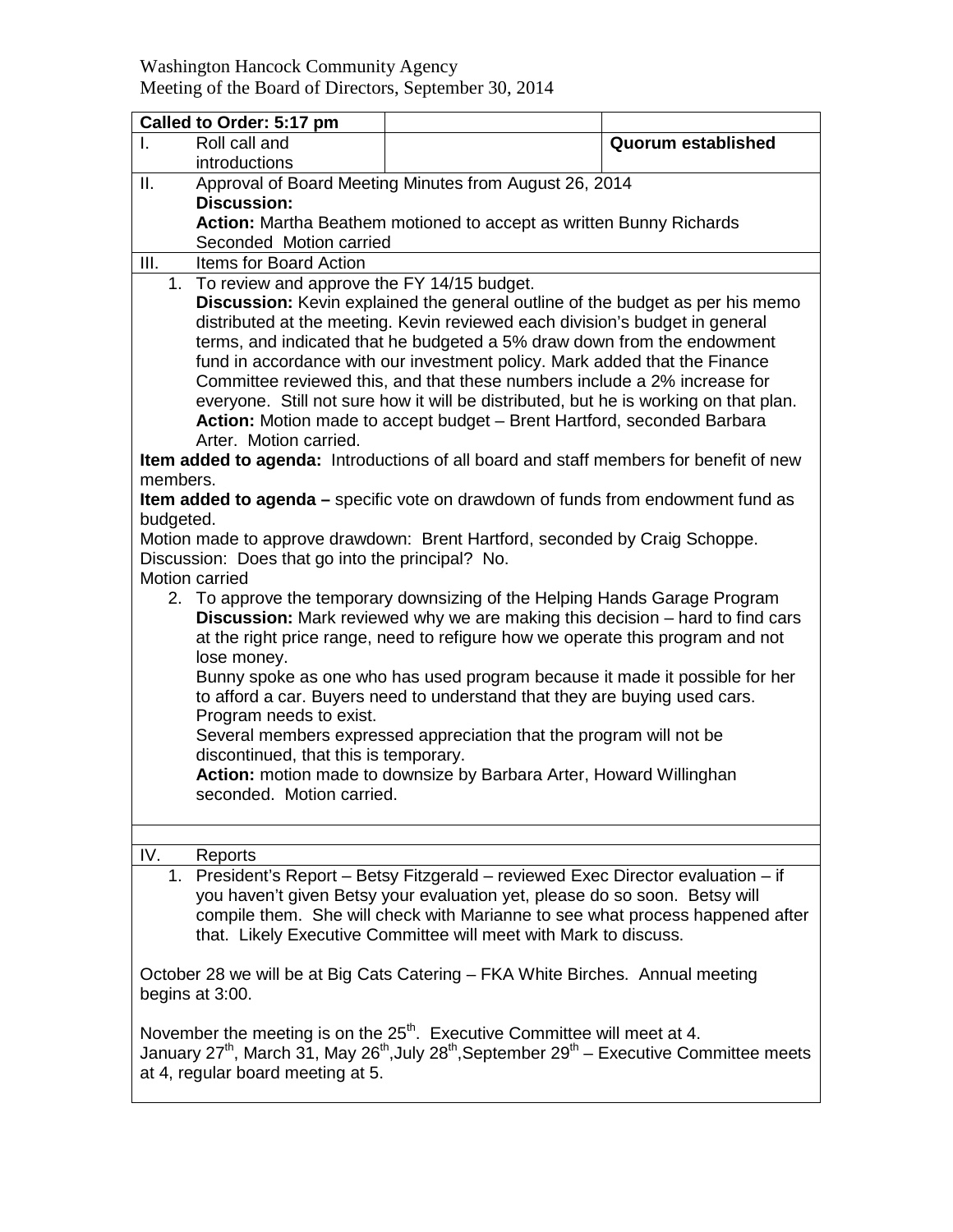December  $30<sup>th</sup>$  – no meeting.

Review of Craig's letter will be postponed to next meeting.

2. Development Committee Report – David Sanderson – Reviewed history of Development Committee and Development Plan purpose (to raise private funds) and the importance of 100% board contribution. Reviewed four targeted areas of bucket campaign: Non-Maine Care Transportation , Home Repair, Incubator Without Walls and Family Crisis. Board members can designate program for funds to go to or not. Minimum donation amount set at \$1. Anything above that is at member's discretion.

Also important to the Bucket campaign is the development of a mailing list of people who would be open to learning more about how they can donate to WHCA. Each board member is asked to bring/email ten names with addresses and phone numbers to Joe by the next meeting.

Craig updated board on notes from last meeting. Interviewed local graphic artist (Marty Lyons from Studio 3 in Ellsworth). Studio 3 is very interested in this project, and has experience working with non-profits. Marty is getting quotes at various printers, Canadian printer is half the cost of the local printer, and uses paper from Skowhegan. Cost is \$2400 to print 3500 copies.

3. Presentation on WHCA BOD Forum – Brent Hartford – A few months ago, there was a good email discussion about the divestiture. There was so much interest and discussion about it, and it bothered Brent that we don't have these kind of discussions about other issues important to us, such as poverty, education, etc. Craig and Brent got together and spoke about how it would be nice to have a forum where discussions could happen and be captured for people to review at their leisure.

Over a few months, Brent figured out a way to do it, and he hopes that everyone will sign up. He has sent an invitation to everyone for whom he has email (if you haven't heard from him, please make sure that you give him your email address.) This is restricted to invitees (Board members and Mark) only.

Brent reviewed what it will look like and how to make a comment.

- 4. Report on Board Boot Camp Barbara Clark tabled as Barbara is not here.
- 5. Executive Director's Report Mark Green Linda Belfiore is ill, but called to ask him to report that there were 21 people on the bus from Milbridge to Fair Trade Lobster – filled to Capacity.

Mileage forms were passed around, please fill them out even if you want to donate the money back to the agency.

Tomorrow is October 1. Jen Trowbridge will be the Director of Housing and SSVF.

Bobbi will direct HR and Navigator.

We have hired an accountant, Michelle Kourouma.

As a result of these changes, Mark has redone the program descriptions and Org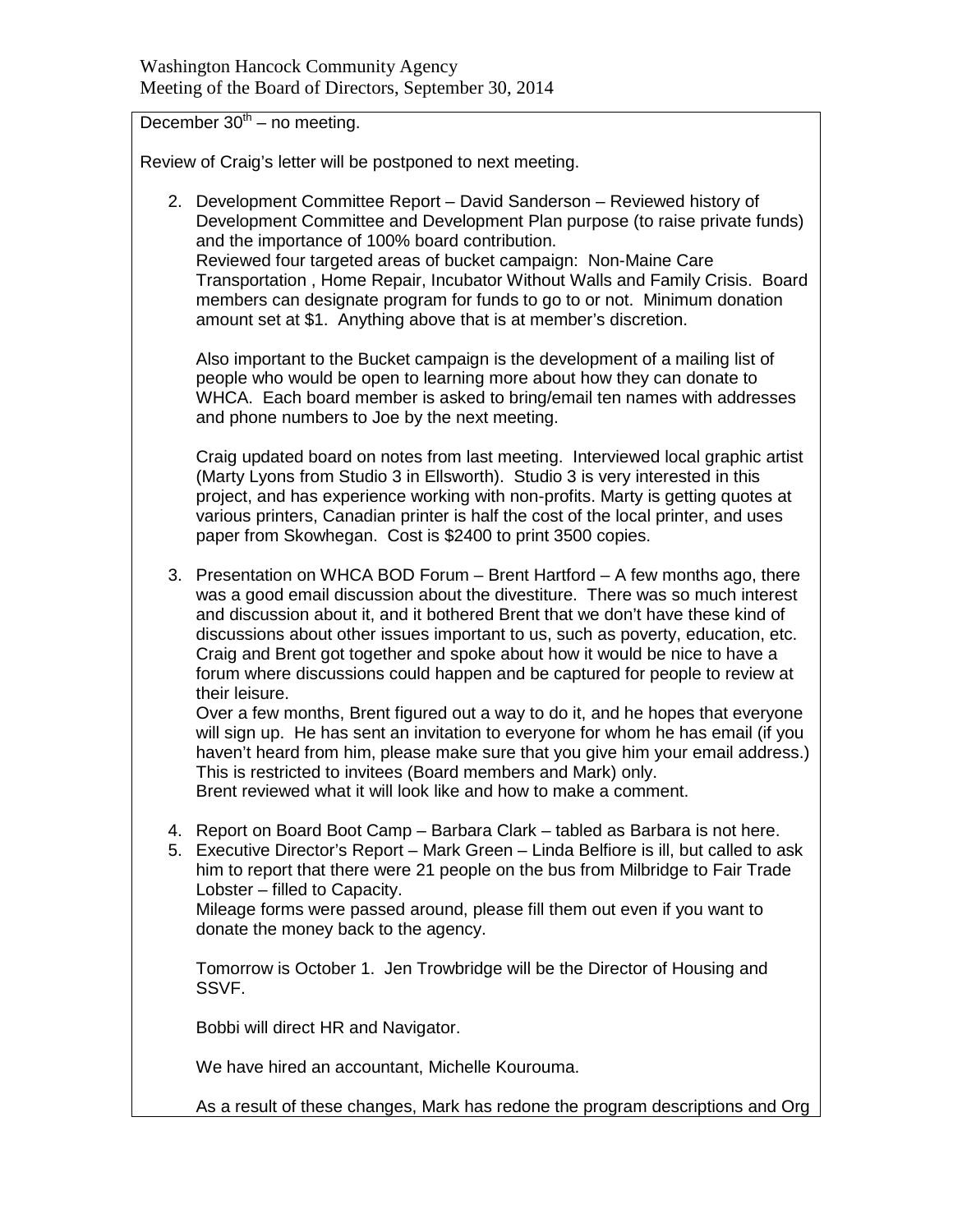chart. If you have a new book, you have it, if not, he has copies. Annual meeting at 3, 2 hour meeting with agenda still to be determined. From 5-7 dinner and awards. Guest speaker is Charlie Newton, recently retired from Penquis. Been in CAP worked for many years, he will keep it to 20 minutes or so. Inviting our partners and legislators, volunteers, etc, expect about 50- 75 people. Two legislative breakfast forums, with Healthy Acadia. Machias Thursday at 7:30, 10/16. Ellsworth – Wednesday October 15 at 7:30 at Big Cats. If you are interested, let Elsie Fleming know. Question: Kelsey wants to know dress code for annual meeting – answer was business casual, but be comfortable. Bankers will be wearing suits, others will be in jeans. 6. Finance Director's Report – Kevin Bean – cash is up. Transportation has been a rough ride with new broker, but it looks OK now. Only concern is what is still owed by CTS. Expect \$60,000, but it hasn't been sent or received yet. Review regularly with Linda and Cheryl Robbins. Agency-wide revenues and expenses are about 9% under budget. Today is the last day of the year, this will change as final items are processed. Expect it to wind up around 6-7%. HHG has a deficit, and Kevin expects to write off some loans. Principal repaid is up this year. Current loans outstanding are just under 250,000. Friendship Cottage. Adjusted large deficit last month to only \$630. Transferred some crisis funds to this budget. Not much change in other programs with exception of housing. Mark made the decision to surrender the lead program. This caused a loss as Kevin had booked some ARs to that. There was some unrestricted funds he was able to use to offset the loss. Question from Craig: What is the status of the investment direction from Board to Bar Harbor? Decision made to use a list to guide Bar Harbor to phase out of these companies over three years. Kevin will get the list to Sarah Robinson this week. Sarah will come to Finance Committee meeting in November. Will present Audit in January, and Sarah Robinson will likely attend that meeting 7. Needs Assessment Presentation – Sarah Nugent – quick run-through how study was done; what plans are going forward.

8. Written Reports